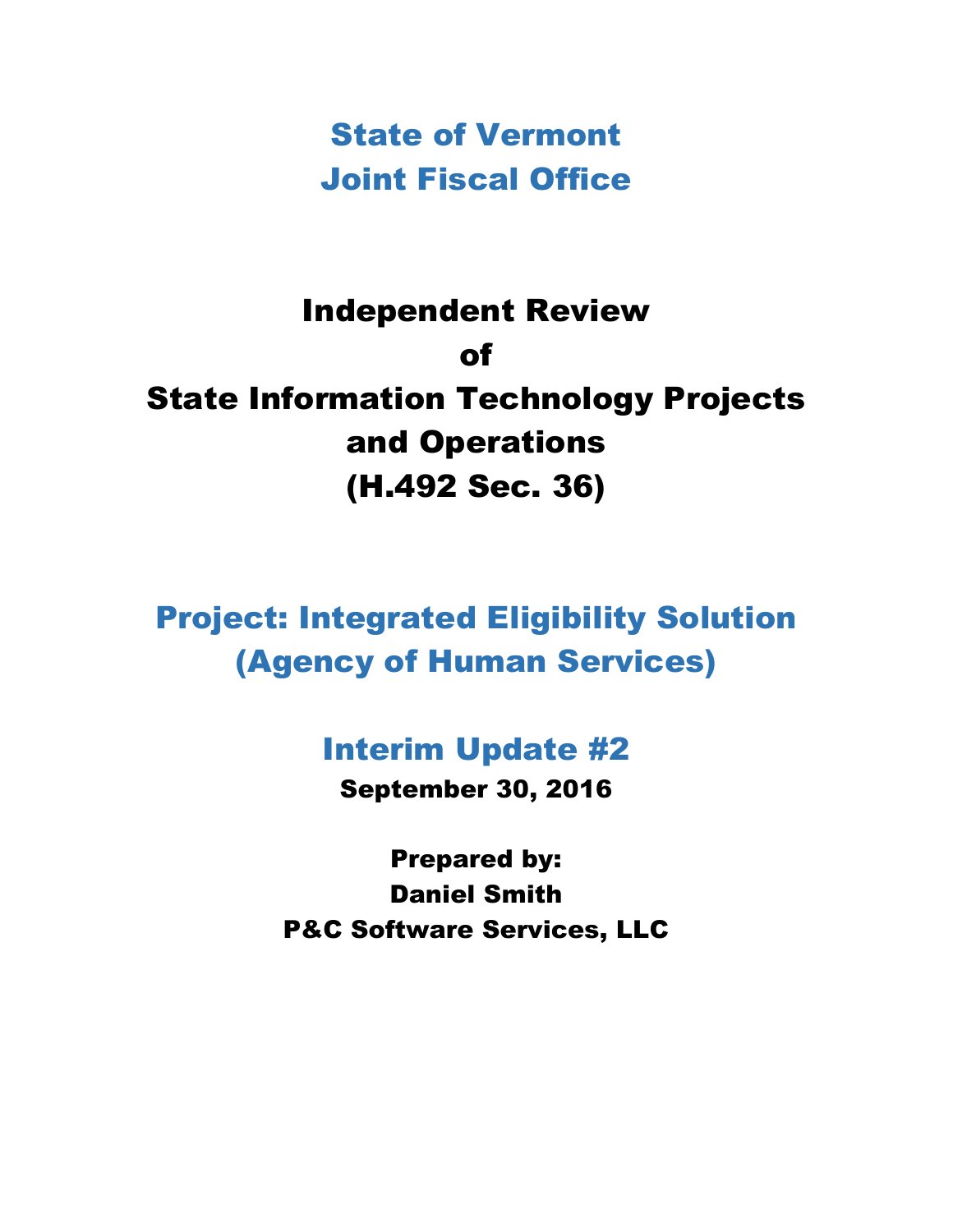**Project Overview:**

- **Last full report: April 4, 2016**
- **Last interim update: June 30, 2016**

#### **Next scheduled interim update: December 31, 2016**

The purpose of the Integrated Eligibility solution (IE) is to better realize the Agency of Human Service's mission and vision of improving the health and wellbeing of Vermonters through timely and accurate access to all public assistance programs available. This is to be achieved by replacing the existing ACCESS system, which is obsolete, unsustainable, difficult (if not impossible) to configure to meet Federal requirements, and out of compliance with CMS' Seven Standards and Conditions (CMS' 7SC). Additional goals include developing enhanced analytics to respond to legislative questions, accessing and mining data accurately, and assessing the success rates of actions taken. Replacing ACCESS with a modern, more capable system, coupled with changes in organizational practices related to eligibility and benefits administration and analysis, is intended to contribute significantly to achieving the Agency's stated mission and vision. *[Note: While this Interim Update was originally scheduled for completion on September 30, 2016, it was delayed until late October due to ongoing discussions with AHS regarding the state of the program]*

#### **Project Status:**

During the period January 2016 through April 2016, AHS' original Integrated Eligibility Project was cancelled ("reset") and replaced with an IE Program, which is defined as a collection of component projects. This was done to make the effort more modular, and ideally to reduce risk and cost. Since that time AHS has worked on identifying program/project goals and defining the overall strategy. This strategy was documented in the Implementation Advance Planning Document (IAPD), which was approved by CMS in late September, 2016. At the same time, AHS began the execution of some of the projects that make up the IE program while continuing planning for other projects. From a financial standpoint there have been no updates to AHS' expenditures on past IE efforts, nor estimates for future spending other than the information contained in the IAPD.

#### **Project Analysis:**

The Integrated Eligibility program represents an improvement over the IE project as it existed in late 2015/early 2016, however there are concerns related to both program/project management and oversight. As documented in the most recent artifacts and emails provided by AHS, IE program/project management is not meeting accepted standards, nor AHS' own standards as documented in the IAPD. Examples include:

- 1) Actively executing a Program (IE and its component Projects) without a valid Program Charter, which is contrary to Project Management Institute (PMI) standards (Reference: PMI: "The Standard for Program Management", Third Edition). AHS had previously committed to the development of a Program Charter, but completion has been repeatedly deferred. It is now tentatively scheduled for completion during late October or early November;
- 2) Actively executing a Project (ORSD, possibly Premium Processing Phase 1) without a valid Project Charter, which is contrary to Project Management Institute (PMI) standards and the commitments made in the IE IAPD, section 7.4.1 (Reference: PMI "Project Management Body of Knowledge", PMBOK Fifth Edition, and the CMS-approved IE IAPD of July 29, 2016);
- 3) AHS is using a technique called "Progressive Elaboration" in a manner contrary to standards. According to PMI's PMBOK, "Progressive elaboration involves continuously improving and detailing a plan as

JFO IT Project Review – Integrated Eligibility Solution (IE) – Interim Update of 9/30/2016 – Page 2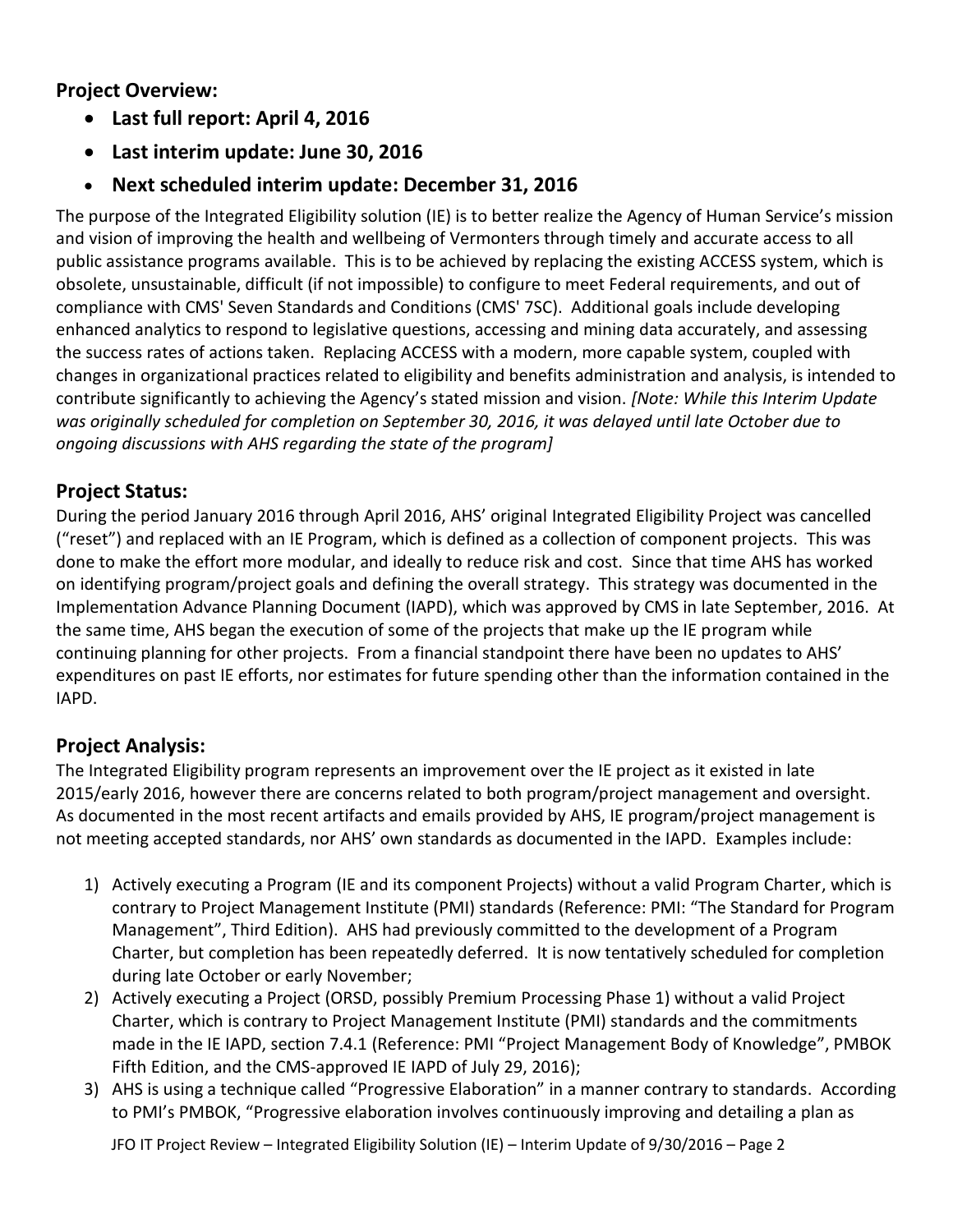more detailed and specific information and more accurate estimates become available". While this can be a good practice when complete details are not known at the outset, this assumes that there is a documented, approved plan that the Progressive Elaboration is based on, which is not the case here. Although there is a plan in the IAPD, it conflicts with other planning documents supplied by AHS, and per AHS' statements the IAPD only represents a subset of the overall IE program projects. AHS states that "As a result, documents produced at different points in time may have a greater level of detail and, again, appear to deliver an inconsistent message". If there is not an overall plan for IE, such as an approved Program Charter, then "Progressive Elaboration" can lead to inconsistencies in the clarity of purpose, with no single document that explains the project goals and strategy for achieving them;

- 4) Regarding discrepancies between various documents that list the IE Program's component projects and schedules, AHS states: "As the Program will continually evolve to address federal requirements, minimize risk and control costs, there is no single document that will list all projects at a single point in time and remain true throughout the life of the program". It is certainly understandable that a program of this magnitude will evolve over time, and that therefore no single document will remain accurate through the program's lifetime. However, there must be a single document (Program Charter) that evolves with the program and still accurately describes the current state (see PMI's "Standard for Program Management"). Without such a document, and with ongoing discrepancies between other program documents, leadership approval and program management can become uncertain, and program/project risks can increase.
- 5) With regards to IE program oversight, AHS is in a difficult situation. Per Title 22, Chapter 15, Section § 901(a)(4)(B), DII has the responsibility "To provide oversight, monitoring, and control of information technology activities within State government with a cost in excess of \$500,000.00". However, since IE is a Program (a collection of projects), and DII's oversight standards refer to Projects, not Programs, the result is that there is no clear standard for IE governance and oversight. The IE program is certainly an Information Technology activity, and therefore there should be some oversight of the program per 22 VSA § 901 (References: [http://legislature.vermont.gov/statutes/section/22/015/00901,](http://legislature.vermont.gov/statutes/section/22/015/00901) [http://epmo.vermont.gov/\)](http://epmo.vermont.gov/). However, the IE program is a larger effort than has been attempted previously, and the both the Legislative language and the Administration's governance and oversight need to evolve to handle it; without these changes, governance and oversight is at risk of focusing on the smaller efforts (projects) at the expense of the larger effort (IE program). In the current situation oversight responsibilities are uncertain: who is responsible for reviewing/approving program strategy and management: DII, AHS, the AHS PMO, the HSE PMO, other Administration personnel (such as the Chief of Health Care Reform), or some combination of the above? While the lack of clearly defined leadership responsibility is a key risk factor in project success, the lack of clearly defined oversight and management responsibility may be just as important.

Overall Status: Previous: Strong / Current: **Strong** / Trend: **Steady, but weakening**

- 1. Project Justification: Previous: Strong / Current: **Strong** / Trend: Steady
- 2. Clarity of Purpose: Previous: Neutral / Current: **Neutral** / Trend: **Steady, but inconsistent**
- 3. Organizational Support: Previous: Strong / Current: **Strong** / Trend: Steady
- 4. Project Leadership: Previous: Strong / Current: **Strong** / Trend: Steady
- 5. Project Management: Previous: Neutral / Current: **Weak** / Trend: **Declining**
- 6. Financial Considerations: Previous: Neutral / Current: **Neutral** / Trend: Steady
- 7. Technical Approach: Previous: Neutral / Current: **Neutral** / Trend: Steady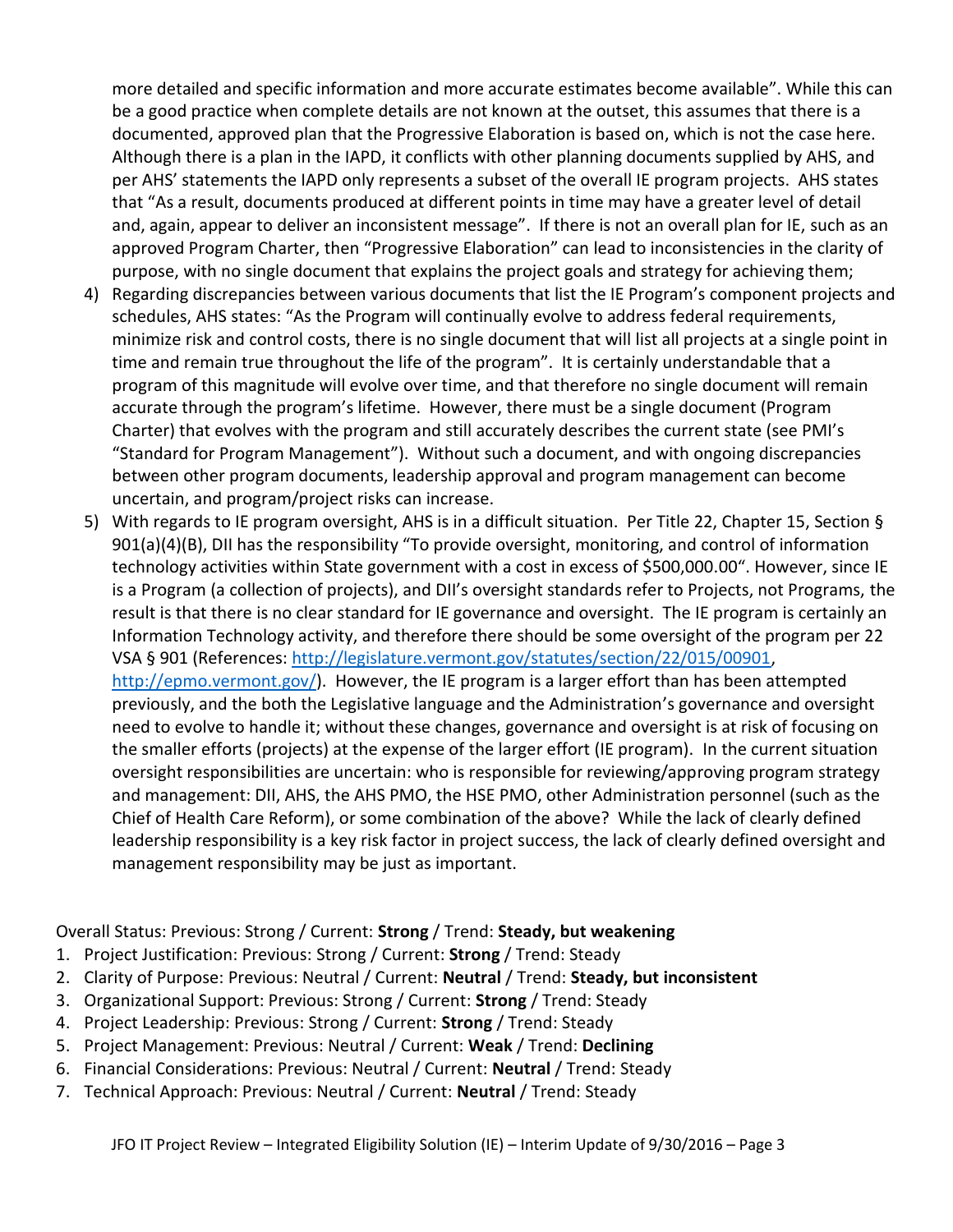#### **Previously Scheduled Milestones:**

Based on the previous high-level Project Schedule, the following items were expected to be complete by the time of this Interim Update (September 30, 2016):

- The IE Program Charter will have been finalized and issued (target 7/31/2016); this item was not completed, and while AHS has no specific target for completion, it is hoped that the charter will be finish and approved by late October or early November;
- The Project Charter for the Business Rules Management (BRM) project will have been finalized and issued (target 7/31/2016); Complete
- Program Organizational Charts, Roles & Responsibilities descriptions, and Program Master Schedule documents will have been finalized (target no later than 9/30/2016). Complete, but with inconsistencies in the Schedule compared to other documents.

#### **Upcoming Milestones:**

Based on the current high-level Project Schedule, the following items are expected to be complete by the time of the next Interim Update scheduled for December 31, 2016:

- The IE Program Charter will have been finalized and issued (target: late October or early November, 2016);
- The Business Rules Management (BRM) project will be completed (target 12/22/2016);
- The Operational Regulatory Standardization Development Project (ORSD) project will have completed its charter document and project schedule (there is no target, but this must be completed sooner rather than later).

#### **Future Updates:**

Based on the current project status, there must be significant progress in the IE program and projects by the time of the next Interim Update on December 31, 2016. If that is not demonstrably the case, then a full project review should be conducted instead of an Interim Update.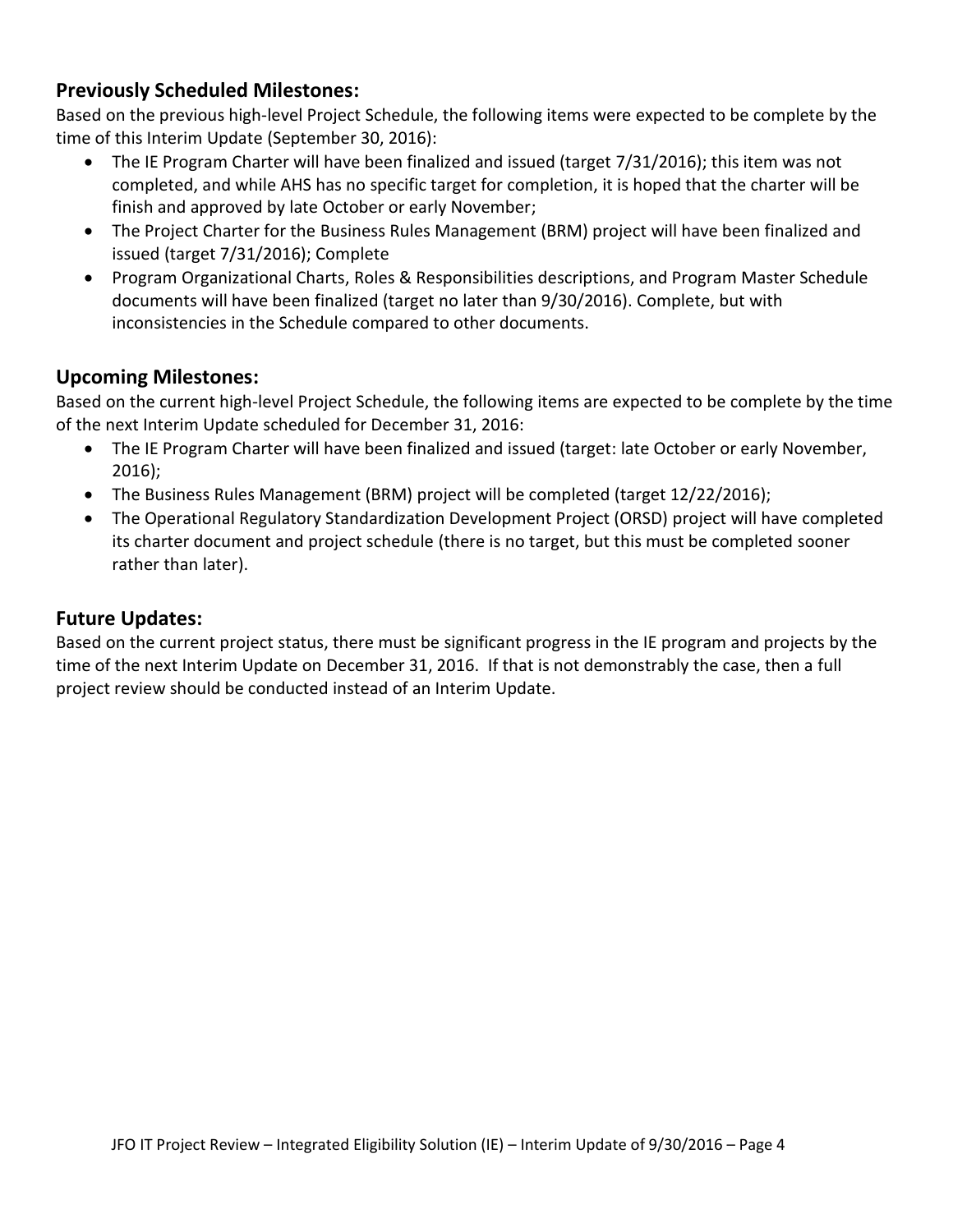|    | <b>Overall Status:</b>                                                                                                                                                                                                                                                                                                                              |  |      |  |                |  |               |  |                                                                                                                                                                                                                                                                                                                                                                                                         |
|----|-----------------------------------------------------------------------------------------------------------------------------------------------------------------------------------------------------------------------------------------------------------------------------------------------------------------------------------------------------|--|------|--|----------------|--|---------------|--|---------------------------------------------------------------------------------------------------------------------------------------------------------------------------------------------------------------------------------------------------------------------------------------------------------------------------------------------------------------------------------------------------------|
|    | Poor                                                                                                                                                                                                                                                                                                                                                |  | Weak |  | <b>Neutral</b> |  | <b>Strong</b> |  | <b>Excellent</b>                                                                                                                                                                                                                                                                                                                                                                                        |
|    | goals and schedules.                                                                                                                                                                                                                                                                                                                                |  |      |  |                |  |               |  | The program is in much better shape than it was in early 2016, however more work needs to be done to clarify goals, strategies,<br>and tactics. Additionally, in some cases project work is being performed prior to establishing clear documentation of project                                                                                                                                        |
|    | <b>1. Project Justification:</b> (Why are we doing this? Is the project necessary and beneficial?)                                                                                                                                                                                                                                                  |  |      |  |                |  |               |  |                                                                                                                                                                                                                                                                                                                                                                                                         |
|    | Poor                                                                                                                                                                                                                                                                                                                                                |  | Weak |  | <b>Neutral</b> |  | <b>Strong</b> |  | <b>Excellent</b>                                                                                                                                                                                                                                                                                                                                                                                        |
|    | specific justification will have to be documented for each individual project.                                                                                                                                                                                                                                                                      |  |      |  |                |  |               |  | The legacy system (ACCESS) is over 30 years old; it is difficult to maintain, does not meet Federal requirements, and does not<br>provide the functionality required to support AHS' vision and mission. As IE is redefined to include new component projects,                                                                                                                                          |
|    | <b>2. Clarity of Purpose:</b> (Is there a clear definition of success? Is the scope statement complete?)                                                                                                                                                                                                                                            |  |      |  |                |  |               |  |                                                                                                                                                                                                                                                                                                                                                                                                         |
|    | Poor                                                                                                                                                                                                                                                                                                                                                |  | Weak |  | <b>Neutral</b> |  | Strong        |  | <b>Excellent</b>                                                                                                                                                                                                                                                                                                                                                                                        |
| 3. | needs to be done to clarify this vision and translate it into actual program/project descriptions and milestones.<br>for business process change been acknowledged, and is there a Change Management Plan?)<br>Poor                                                                                                                                 |  | Weak |  | Neutral        |  | <b>Strong</b> |  | Planning Document, or IAPD), the discrepancies between this and various other program documents indicate that more work<br>Organizational Support: (Is the organization ready to undertake this project? Has the potential need<br><b>Excellent</b>                                                                                                                                                     |
| 4. | AHS support of the IE Solution is strong, and the organization is actively involved in identifying business process changes,<br>understanding how they will be implemented, and how they will function in a post-ACCESS environment.<br><b>Project Leadership:</b> (Has a qualified person been designated to lead the project, and has that person |  |      |  |                |  |               |  |                                                                                                                                                                                                                                                                                                                                                                                                         |
|    | been empowered to do so?)                                                                                                                                                                                                                                                                                                                           |  |      |  |                |  |               |  |                                                                                                                                                                                                                                                                                                                                                                                                         |
|    | Poor                                                                                                                                                                                                                                                                                                                                                |  | Weak |  | <b>Neutra</b>  |  | <b>Strong</b> |  | <b>Excellent</b>                                                                                                                                                                                                                                                                                                                                                                                        |
|    |                                                                                                                                                                                                                                                                                                                                                     |  |      |  |                |  |               |  | Project leadership has been assigned to one individual, and roles, responsibilities, and relationships for this and other governance<br>entities have been documented and executed. These roles and responsibilities must continually be documented in the project<br>artifacts, and the leader must be continually empowered by the key stakeholders to drive the projects to a successful conclusion. |
| 5. |                                                                                                                                                                                                                                                                                                                                                     |  |      |  |                |  |               |  | <b>Project Management:</b> (Is the project management staff appropriate, and will project management                                                                                                                                                                                                                                                                                                    |
|    | conform to State of Vermont standards?)                                                                                                                                                                                                                                                                                                             |  |      |  |                |  |               |  |                                                                                                                                                                                                                                                                                                                                                                                                         |
|    | Poor                                                                                                                                                                                                                                                                                                                                                |  | Weak |  | Neutral        |  | <b>Strong</b> |  | <b>Excellent</b>                                                                                                                                                                                                                                                                                                                                                                                        |
|    | some Project Management artifacts, weaknesses noted in the original project review continue to appear. This includes<br>(charters, plans, schedules, etc.)                                                                                                                                                                                          |  |      |  |                |  |               |  | Personnel have been assigned that are capable of providing good Project Management. While there are evident strengths in<br>inconsistent documentation, and situations where active work is being performed prior to completing required PM documents                                                                                                                                                   |

**6. Financial Considerations:** *(How much will it cost to complete the project, how much will it cost to maintain and operate the system, and how it will all be paid for?)*

Poor > Weak > **Neutral** > Strong > Excellent

*Initial estimates of development and maintenance costs have been developed, and may be realistic. However, the lack of clarity on specific project outcomes, and the actual technical approach to be used, means that at this point in the program there is no guarantee of the accuracy of the estimates.*

**7. Technical Approach:** *(Is the proposed solution achievable, realistic, and appropriate?)*

|  |  | <b>Neutral</b> |  |  |
|--|--|----------------|--|--|
|  |  |                |  |  |

*The original technical approach was abandoned in early February, 2016, and while the new technical approaches have been envisioned they have not yet been fully defined and documented.*